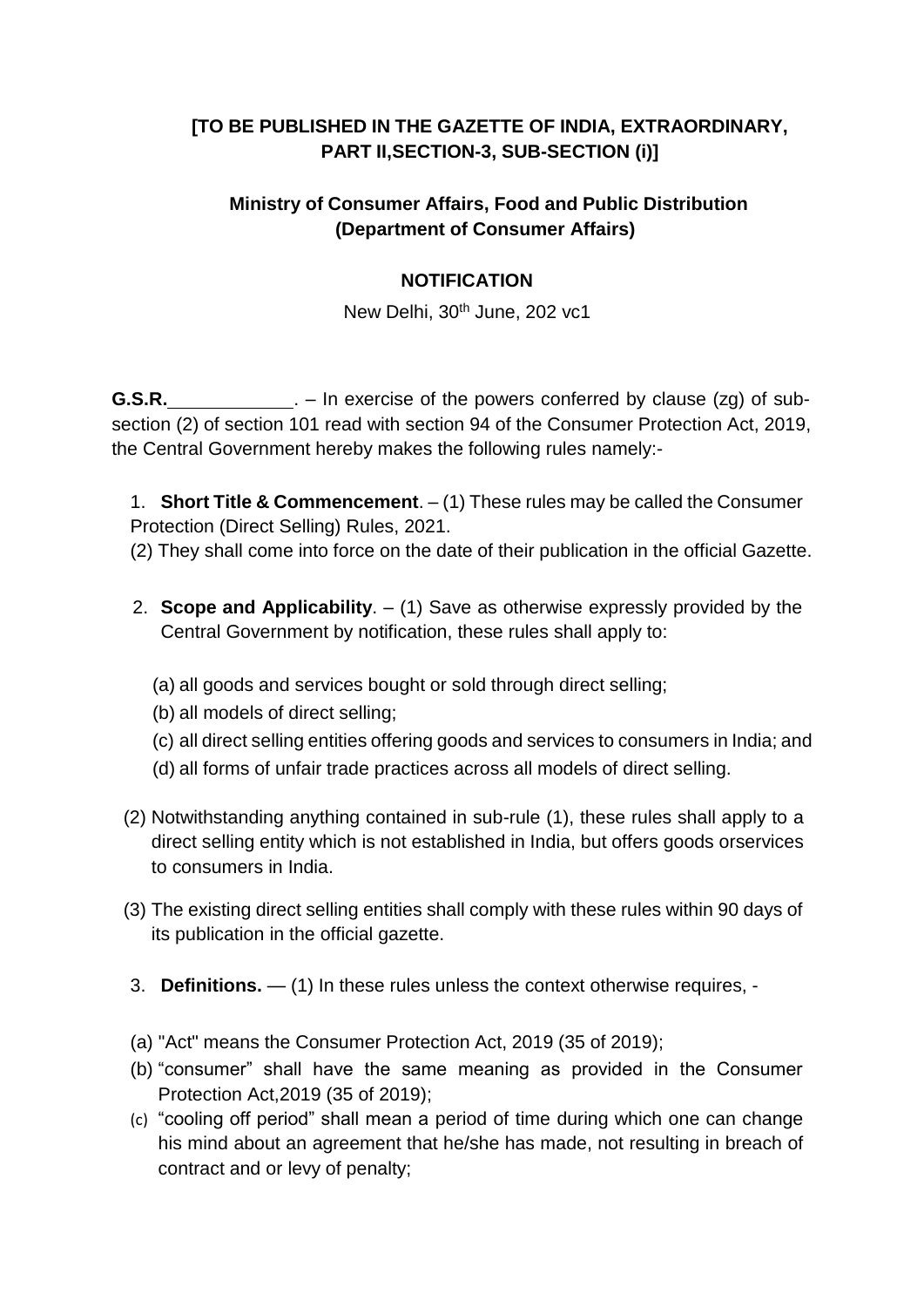- (d) "direct seller" means a person appointed or authorized, by a direct selling entity through a legally enforceable written contract with the Principal entity to undertake direct selling business on principal to principal basis;
- (e) "direct selling" shall have the same meaning as provided in the Consumer Protection Act, 2019 (35 of 2019);
- (f) "direct selling entity" means an entity, not engaged in a pyramid scheme, and/or money circulation scheme, which sells or offers to sell goods or services throughdirect sellers
- (g) "direct selling network" means a network of direct sellers formed by a direct selling entity, and includes a multi layered network of direct sellers in which direct sellers introduce or sponsor further levels of direct sellers and whereupon support them in order to receive any benefit, where such benefit is solely as a result of sale of goods or services

Provided that such networks comply with all of the following –

- (i) it has no provision that a direct seller will receive remuneration or incentives for recruitment/enrolment of new participants in the direct selling business except as a result of sale of goods or services by them;
- (ii) it does not require a participant to purchase goods or services
	- i. for an amount that exceeds an amount for which such goods or services can be expected to be sold or resold to consumers;
	- ii. for a quantity of goods or services that exceeds an amount that can be expected to be sold or resold to consumers;
- (iii) it does not require a participant to pay any entry/registration fee, cost of sales demonstration equipment and materials or other fees relating to participation;
- (iv) it provides a participant with a written contract describing the "material terms" of participation;
- (v) it allows or provides for a participant a reasonable cooling-off period to cancel participation and receive a refund of any consideration given to participate in the direct selling business. Provided that reasonable cooling off period shall not be less than thirty days;
- (vi) it allows or provides for a buy-back or repurchase policy for "currently marketable" goods which are not unpacked, or services sold to the participant at the request of the participant at reasonable commercial terms;

Explanation – For the purposes of this proviso, the expression "material terms" shall include policy for buy-back or repurchase, cooling-off period, warranty and refund;

- (h) "goods" shall have the same meaning as provided in the Consumer Protection Act, 2019 ( 35 of 2019);
- (i) "Money Circulation Scheme" has the same meaning as defined under the Prize Chits and Money Circulation Schemes (Banning) Act, 1978;
- (j) "Mis-selling" means recklessly misrepresenting a product or service in order to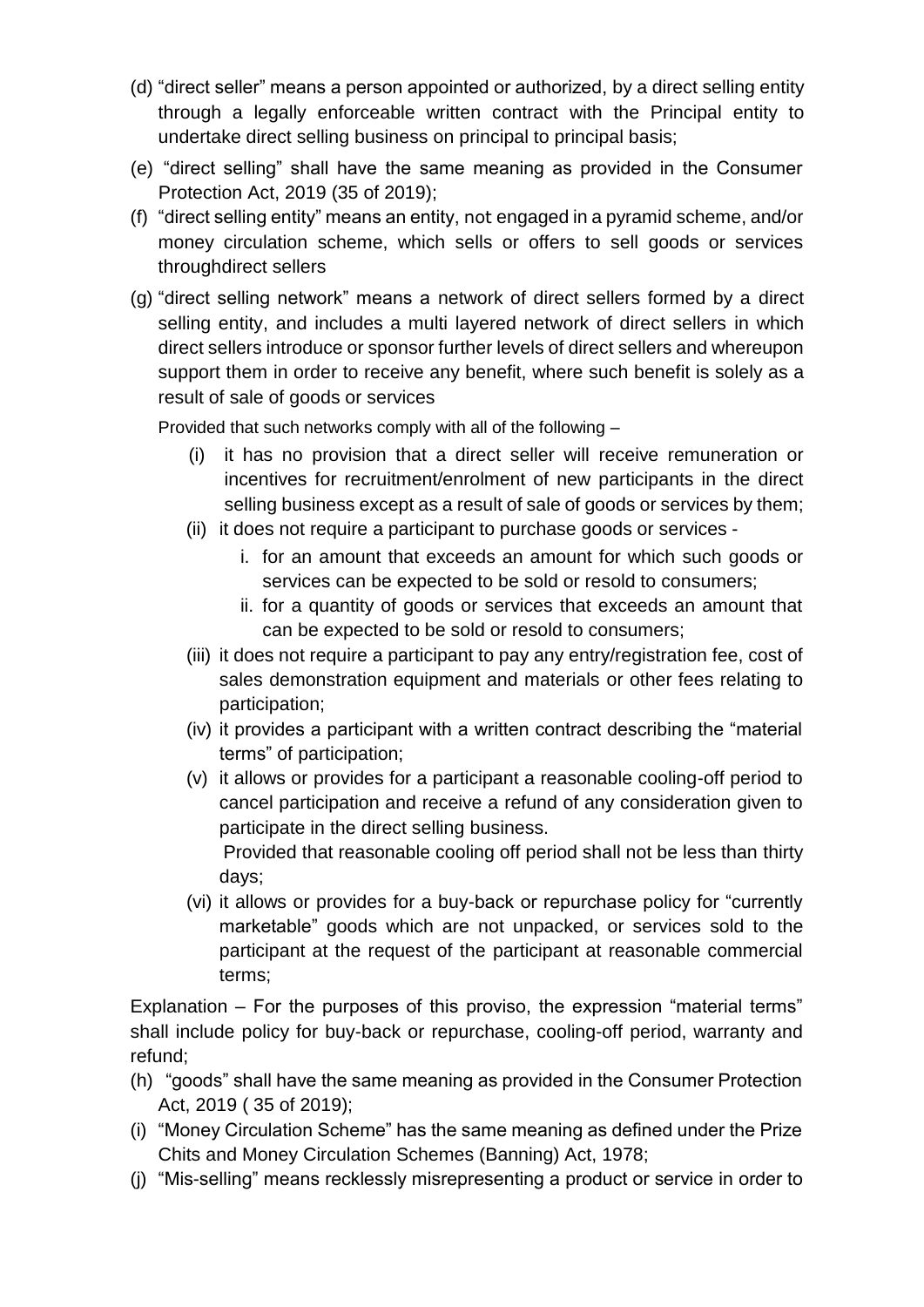successfully complete a sale. It also includes providing consumers with misleading information about a product or service. This can involve omitting key information about a product or providing information that makes the product appear to be something it is not.

- (k) "prospect" means a person to whom an offer or a proposal is made by the direct seller to join a direct selling opportunity;
- (l) "Pyramid Scheme" means a multi layered network of subscribers to a scheme formed by subscribers enrolling one or more subscribers in order to receive any benefit, directly or indirectly, as a result of enrolment, action or performance of additional subscribers to the scheme and the subscribers enrolling further subscriber(s) occupy higher position and the enrolled subscriber(s) lower position, resulting in a multi- layered network of subscribers with successive enrolments:
- (m) "saleable" in relation to goods or services means unused and marketable goods or services, which have not expired, and which are not seasonal, discontinued or special promotion goods or services;
- (n) "state" includes a Union territory.
- (o) "service" shall have the same meaning as provided in the Consumer Protection Act, 2019 (35 of 2019);
- (p) "unfair trade practice" shall have the same meaning as provided in the Consumer Protection Act, 2019;
- (2) words and expressions used herein and not defined but defined in the Act shall have the meanings respectively assigned to them in the Act.

#### **4. Duties of direct selling entities. ---**

- (1) A direct selling entity shall—
	- (a) be appropriately incorporated under Companies Act, 2013/1956 or Partnership Firm registered under Partnership Act, 1932 or Limited Liability Partnership registered under Limited Liability Partnership Act, 2008.
	- (b) shall have a minimum of one physical location as registered office within India.
	- (c) own, hold, or be the licensee of a trademark, service mark or any other identification mark identifying the direct selling entity with the goods to be sold or supplied or services to be rendered and shall not give commissions, bonus or incentives on sale of products/service for which they are not the owner, holder, licensee of a trademark, service mark or any other identification mark which identifies the entity with the goods to be sold or supplied or services to berendered of other brands;
	- (d) appoint a nodal person of contact or an alternate senior designated functionary who is citizen and resident of India, to ensure compliance with the provisions ofthe Act or the rules made thereunder;
	- (e) maintain proper and updated website with all relevant details of the entity, contact information which is current and updated, its management, products, product information, price, and grievance redressal mechanism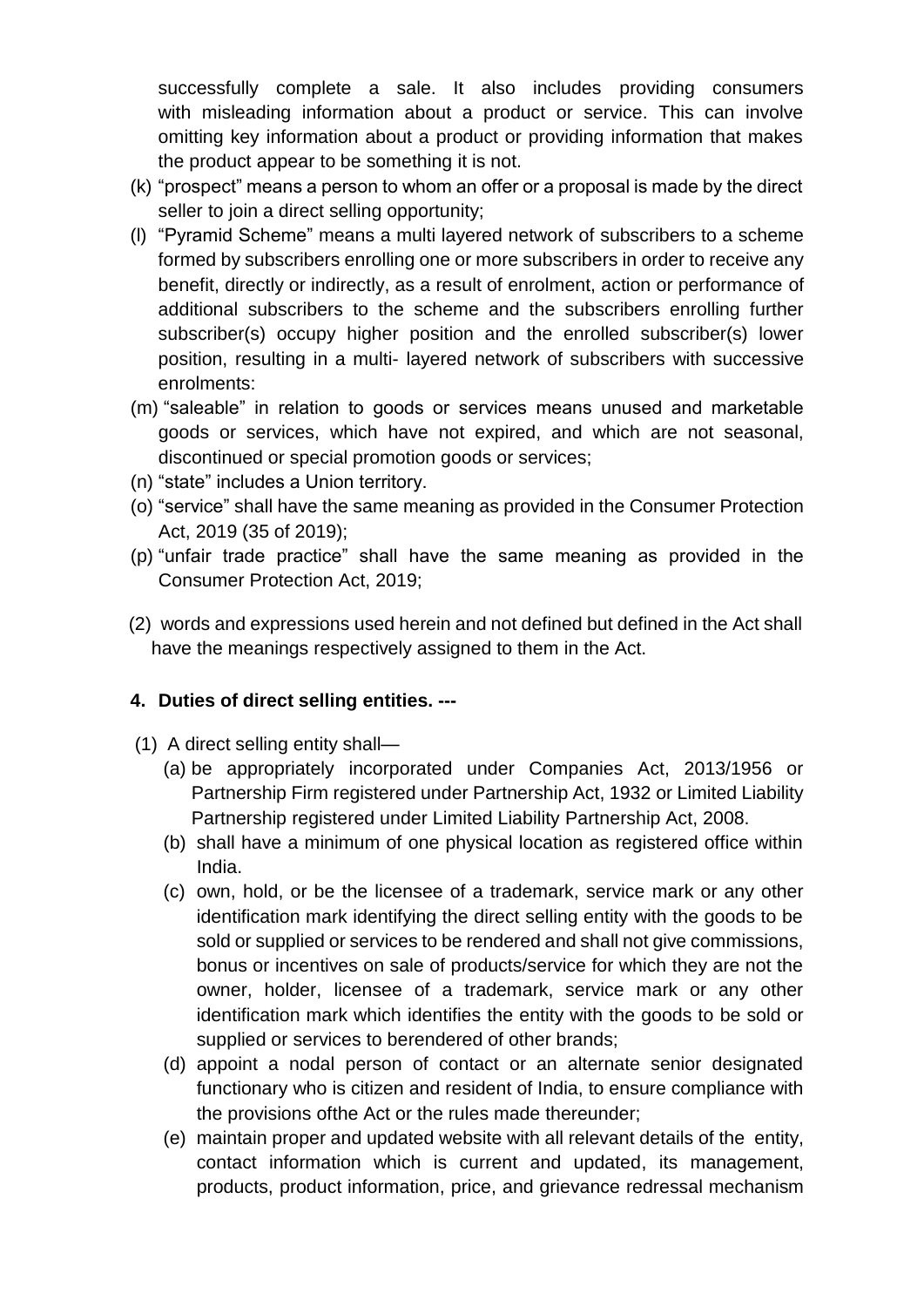for consumers;

- (f) be liable for grievances arising out of sale of products, services or business opportunities by its direct sellers;
- (g) issue proper identity cards and documents to its direct sellers fulfilling KYC verification requirements;
- (2) Every direct selling entity shall provide the following information in a clear andaccessible manner on its website, displayed prominently to its users, namely:--
	- (a) legal name of the direct selling entity;
	- (b) principal geographic address of its headquarters and all branches;
	- (c) contact details like e-mail address, fax, landline and mobile numbers of customer care as well as of grievance officer;
	- (d) a ticket number for each complaint lodged through which the consumer can track the status of the complaint;
	- (e) information relating to return, refund, exchange, warranty and guarantee,delivery and shipment, modes of payment, and grievance redressal mechanism, and any other similar information which may be required by consumers to make informed decisions;
	- (f) information on available payment methods, the security of those payment methods, any fees or charges payable by users, the procedure to cancel regular payments under those methods, chargeback options, if any, and the contact information of the relevant payment service provider;
	- (g) total price in single figure of any goods or service along with the breakupprice for the good or service, showing all the compulsory and voluntarycharges, such as delivery charges, postage and handling charges, conveyance charges and the applicable tax..
	- (h) provide information, at pre-purchase stage to every direct seller and the consumers purchasing directly from Direct Selling Entity, which shall contain --
		- (i) the name of the purchaser and seller;
		- (ii) the estimated delivery date of goods or services;
		- (iii) the country of origin of the product;
		- (iv) month& year in which the product is manufactured;
		- (v) the procedure for return of the goods;
		- (vi) warranty of the goods; and
		- (vii) exchange or replacement of goods in case of defect.
	- i) all mandatory notices and information required by applicable laws;
	- j) all contractual information required to be disclosed by law.
	- (3) No direct selling entity shall adopt any unfair trade practice in the course ofbusiness or otherwise and shall abide by the laws of the land.
	- (4) All products of direct selling entities shall comply with all the declarations to be made under Legal Metrology Act, 2009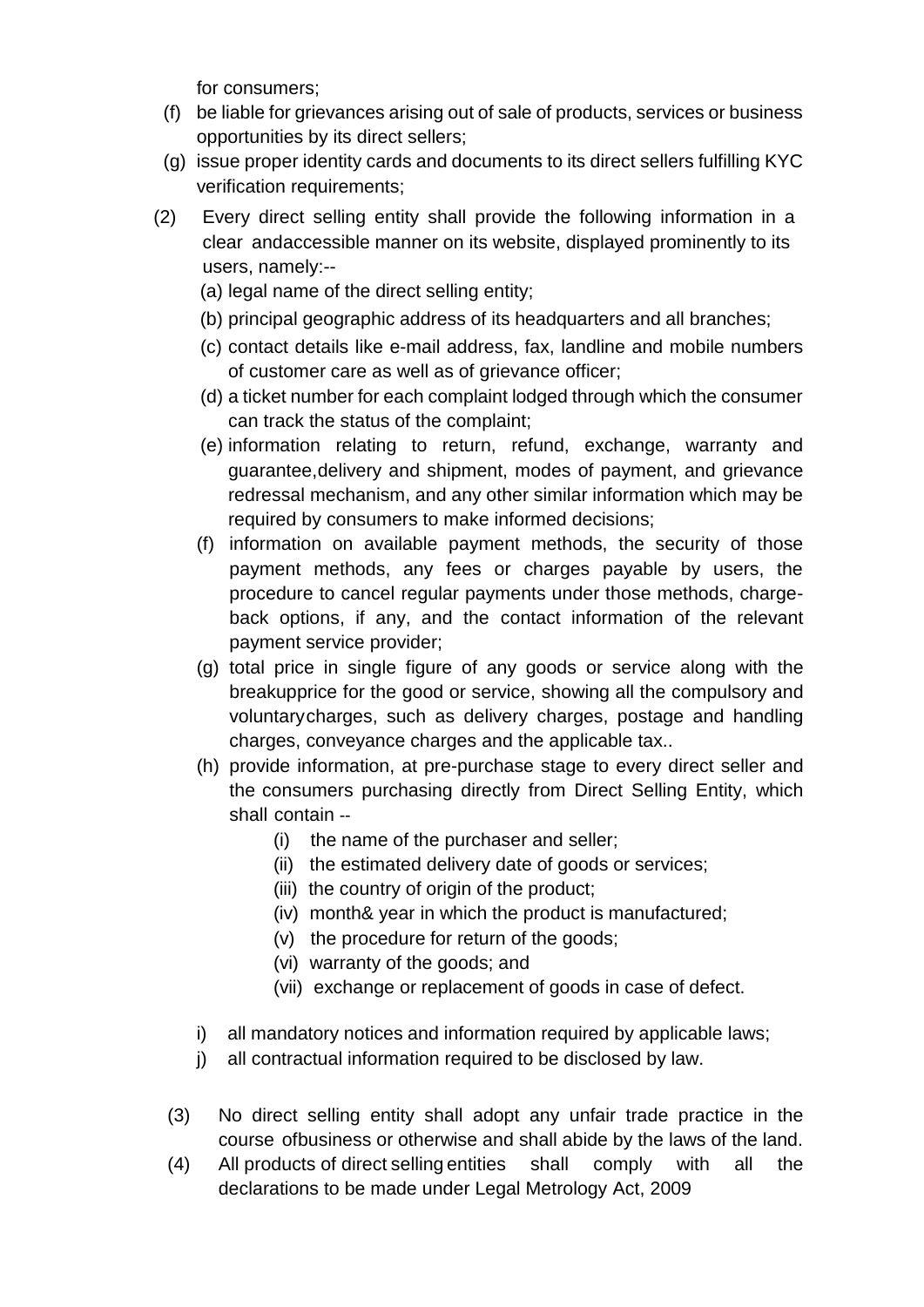- (5) Every direct selling entity shall take appropriate steps to ensure the protectionof all personal information provided by a consumer and shall store such data within the jurisdiction of India, according to the laws for the time being in force;
- (6) Every direct selling entity shall establish an adequate grievance redressal mechanism having regard to the number of grievances ordinarily received by such entity from India and shall appoint a grievance officer for consumergrievance redressal, and shall display the current and updated name, contact details including telephone number, and designation of such officer on its website and the URL of the website shall be printed on product information sheet or pamphlet.
- (7) Every direct selling entity shall ensure that the grievance officer referred to in sub-rule (6) acknowledges the receipt of any consumer complaint within forty- eight working hours of receipt of the complaint and redresses the complaint normally within a period of one month from the date of receipt of the complaint and in case of delay of more than a month, reasons for delay has to be specified in writing and inform the complainants of the action taken.
- (8) Every direct selling entity shall appoint a Chief Compliance Officer who shall be responsible for ensuring compliance with the Act and rules made thereunder and shall be liable in any proceedings relating to any data or communication with respect to direct selling entity.

Explanation. — For the purpose of this clause "Chief Compliance Officer"means managerial personnel or such other senior employee of an e- commerce entity who is resident in India

(9) Every direct selling entity shall appoint a nodal contact person for 24x7 coordination with law enforcement agencies and officers to ensure compliance to their orders or requisitions made in accordance with the provisions of law or rules made thereunder.

Explanation. — For the purpose of this clause "nodal contact person" means employee of the direct selling entity, other than the Chief Compliance Officer, who is resident in India;

- (10) Every direct selling entity shall establish a mechanism for filing of complaintsby the consumers through its offices, branches and direct sellers through person, post,telephone, e-mail and website.
- (11) Every direct selling entity shall maintain a record of relevant information allowing for the identification of all direct sellers who have repeatedly offered defective or spurious goods or deficient services and shall publicly display the details of such direct sellers on their website and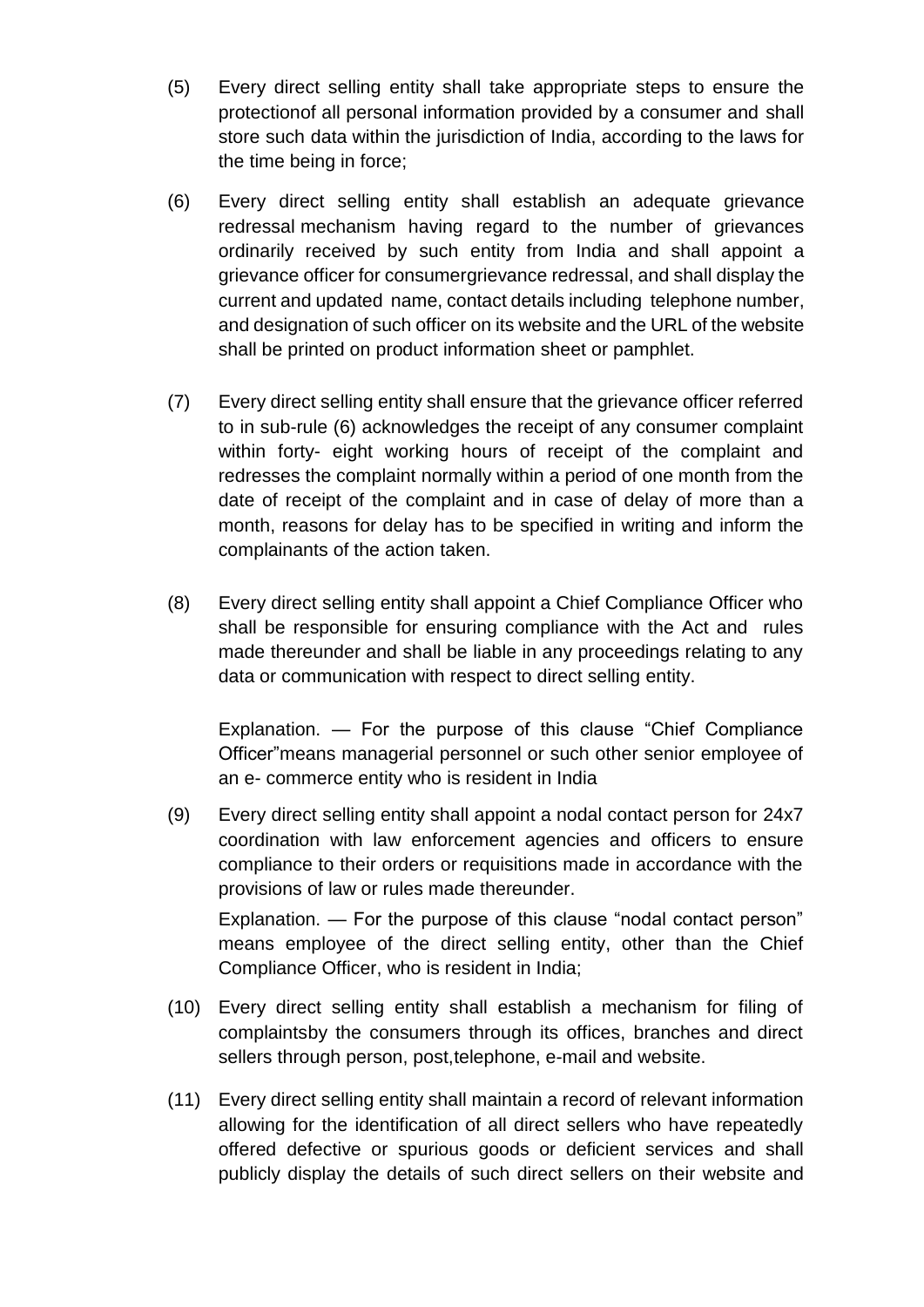office premises.

- (12) Every direct selling entity shall maintain a record of all direct sellers under the direct selling entity including ID proof, address proof, email and other contact information.
- (13) A direct selling entity shall, on a request in writing made by a consumer after the purchase of any goods or services by such consumer, provide him with information regarding the direct seller from which such consumer has made such purchase, including the address, name, its email address and any other information necessary for communication with the direct seller for effective dispute resolution;
- (14) Every direct selling entity shall ensure that the advertisements for marketing of goods or services are consistent with the actual characteristics, access andusage conditions of such goods or services;
- (15) No direct selling entity shall directly or indirectly falsely represent itself as a consumer and post reviews about goods and services or misrepresent the quality or the features of any goods or services.
- (16) Any direct selling entity which explicitly or implicitly vouches for the authenticity of the goods or services sold or provided by it, or guarantees that such goods or services are authentic, shall bear appropriate liability in any action related to the authenticity of such goods or service.
- (17) Notwithstanding the distribution system adopted by it, a direct selling entity shall monitor the practices adopted by direct seller or any member of its network of direct selling entity and ensure compliance with these rules by way of legally binding contract with the Direct Seller to comply with the rules and take disciplinary action in case of non-compliance with the provision of these rules.
- (18) Every direct selling entity shall become a partner in the convergence process of the National Consumer Helpline of the Central Government.

## **5. Registration of Direct Selling Entities –**

- (1) Every direct selling entity and which intends to operate in India and every direct seller operating in the network of direct selling entity shall register itself/themselves with Department for Promotion of Industry and Internal Trade (DPIIT) for allotment of registration number.
- (2) The time frame for registration shall be as notified by DPIIT, provided DPIIT may extend the time for further period for sufficient reason to be recorded in writing.
- (3) Every direct selling entity shall ensure that such registration number is displayed prominently to its users in a clear and accessible manner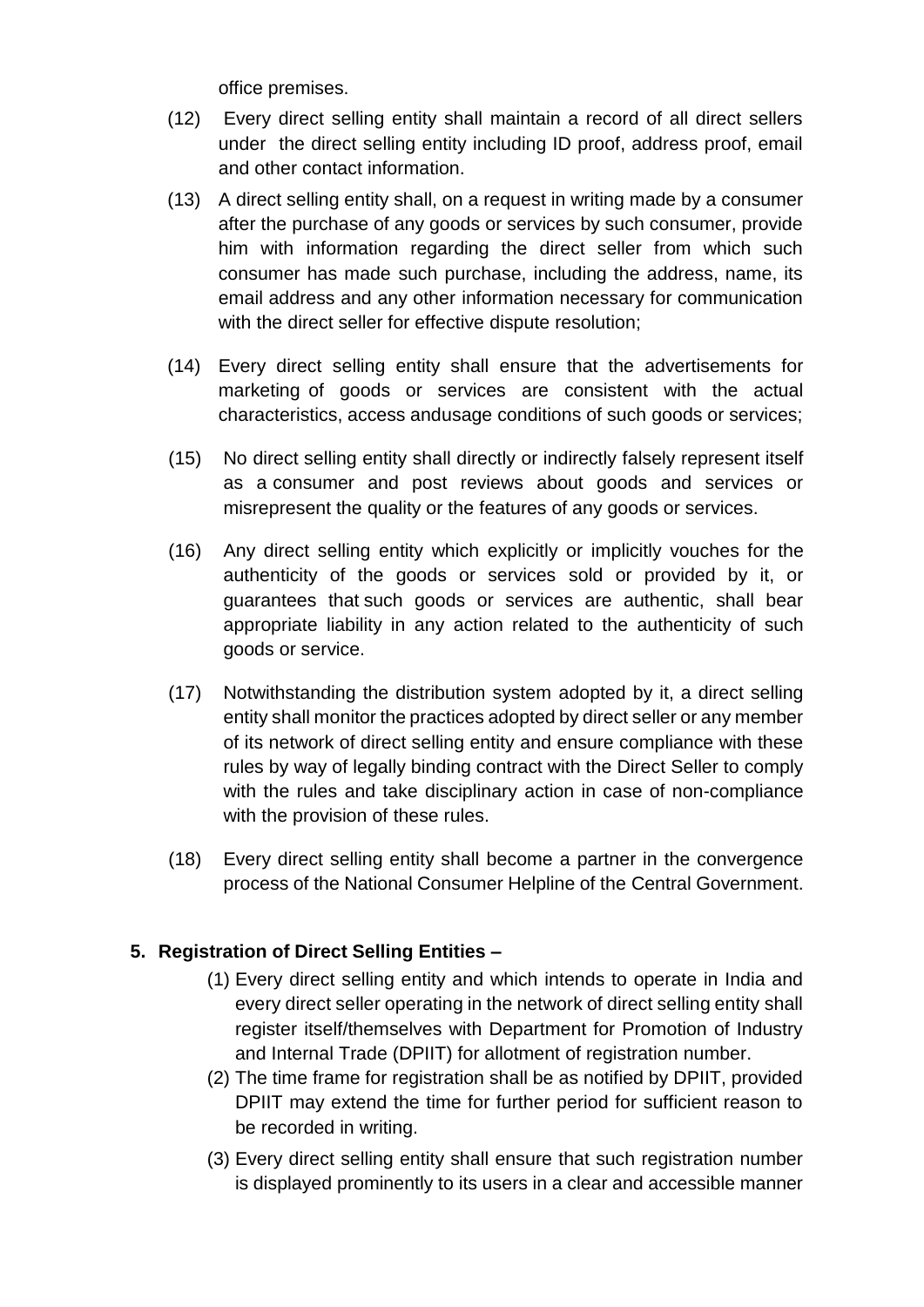on its website and each invoice issued for each transasction.

- 6. **Mandatory maintenance of records** The Direct Selling Entities shall maintain the following documents/ records either manually or electronically at the registered office:
	- a. Certificate of Incorporation
	- b. MOA & AOA
	- c. Copy of PAN & TAN
	- d. Copy of GST
	- e. GST Returns
	- f. Income Tax Returns
	- g. Copy Balance Sheet, Audit Report etc.
	- h. Record of Customers and Direct Sellers
	- i. Register of Direct Sellers
- 7. **Obligations of Direct Selling Entity and Direct Seller** –Subject to the provisions of Chapter VI (Product Liability) of the Act, the following are the obligations of Direct Selling Entity and Direct Seller, wherever applicable:
- (1) A Direct Selling Entity and a Direct Seller shall ensure that-
	- (a) the terms of the offer are clear, so as to enable the consumer to know the exact nature of what is being offered and the commitment involved in the placing of an order;
	- (b) the presentations and other representations used in direct selling should not contain any product description, claim, illustration, or other element which directlyor by implication is likely to mislead the consumer.
	- (c) explanation and demonstration of the product offered are accurate and complete, in particular with regard to price and, if applicable, credit conditions, terms of payment, cooling-off periods and/or return rights, terms of guarantee, after-sales service and delivery;
	- (d) descriptions, claims, illustrations or other elements relating to verifiable facts are capable of substantiation;
	- (e) misleading, deceptive or unfair sales practices are not used;
	- (f) direct selling is not represented to the consumer as being a form of market research;
	- (g) promotional literature, advertisements or mailings contain the name and address or telephone number of the direct selling company, and include the telephone number of the direct seller;
	- (h) direct selling shall not state or imply that a guarantee, warranty or other expression having substantially the same meaning, offers the consumer rights additional to those provided by law, when it does not;
	- (i) the terms of any guarantee or warranty, including the name and address of the guarantor, shall be easily available to the consumer and limitations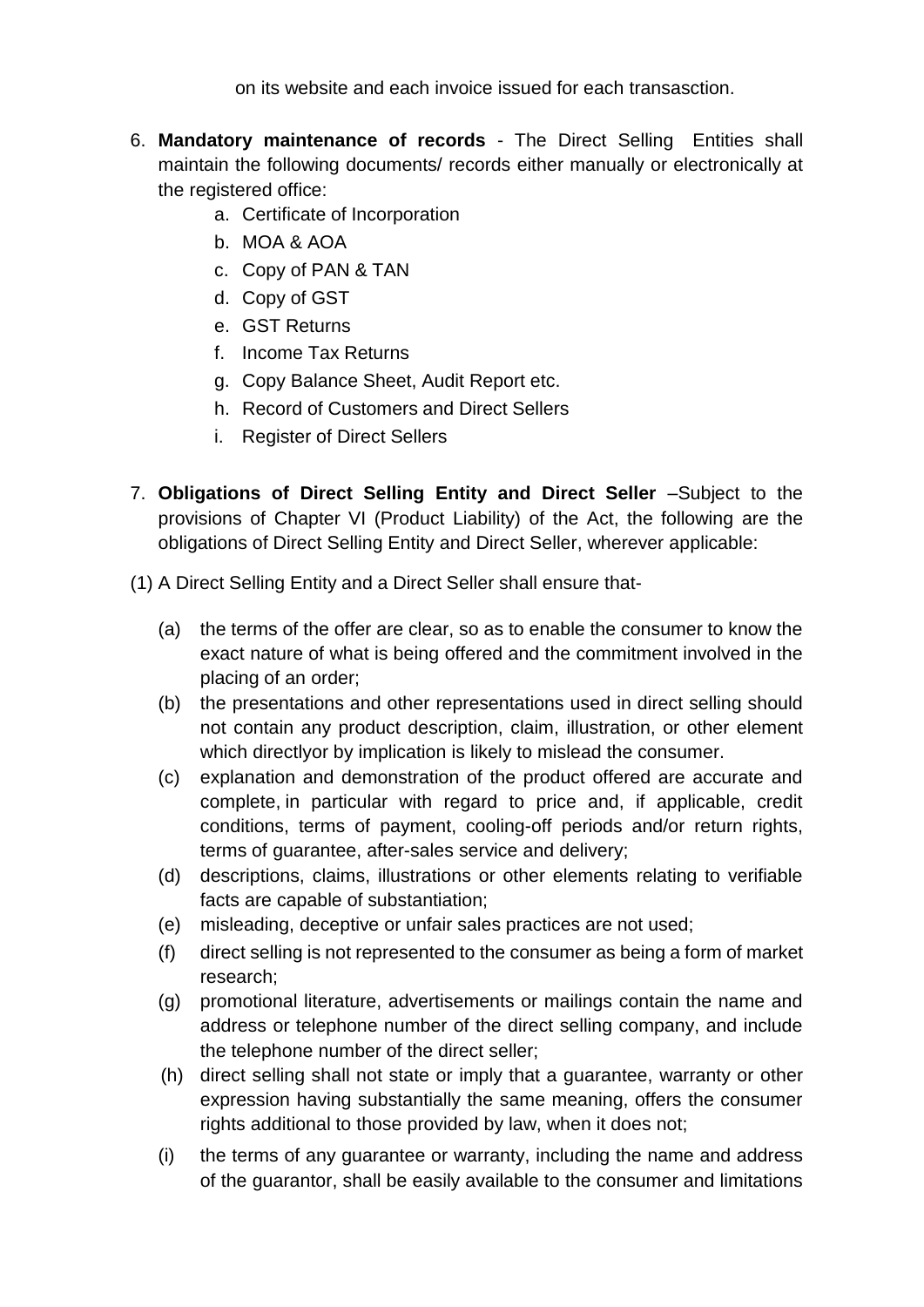on consumer rights or remedies, where permitted by law, shall be clear and conspicuous;

- (j) the remedial action open to the consumer should be clearly set out in the order form or other accompanying literature or provided with the product;
- (k) the presentation of the offer does not contain or refer to any testimonial, endorsement or supportive documentation unless it is genuine, verifiable and relevant;
- (l) when after-sales service is offered, details of the service are included in the guarantee or stated elsewhere in the offer and if the consumer accepts the offer, information shall be given on how the consumer can activate the service and communicate with the service agent;
- (m) products, including, where applicable, samples, are suitably packaged for deliveryto the consumer and for possible return, in compliance with the appropriate health and safety standards;
- (n) unless otherwise stipulated in the offer, orders shall be fulfilled within the deliverydate proposed to the consumer at the time of purchase and the consumer shall be informed of any undue delay as soon as it becomes apparent or comes within the knowledge of the direct selling entity or the concerned direct seller;
- (o) in cases under clause (n), any request for cancellation of the order by the consumer shall be granted, irrespective of whether the consumer has beeninformed of the delay, and the deposit, if any, shall be refunded as per the cancellation terms proposed to the consumer at the time of purchase, and if it is not possible to prevent delivery, the consumer shall be informed of the right to return the product at the direct selling company's or the direct seller's cost as per the procedure for return of the goods proposed to the consumer at the time of purchase;
- (p) offering a right of return shall be provided it in writing;
- (q) whether payment for the offer is on an immediate sale or instalment basis, the price and terms of payment should be clearly stated in the offer together with the nature of any additional charges (such as postage, handling, taxes, etc.) and, whenever possible, the amounts of such charges;
- (r) in the case of sales by instalment, the credit terms, including the amount of any deposit or payment on account, the number, amount and periodicity of such instalments and the total price compared with the immediate selling price, if any, shall be clearly shown in the offer;
- (s) any information needed by the consumer to understand the cost, interest and terms of any other form of credit is provided either in the offer or when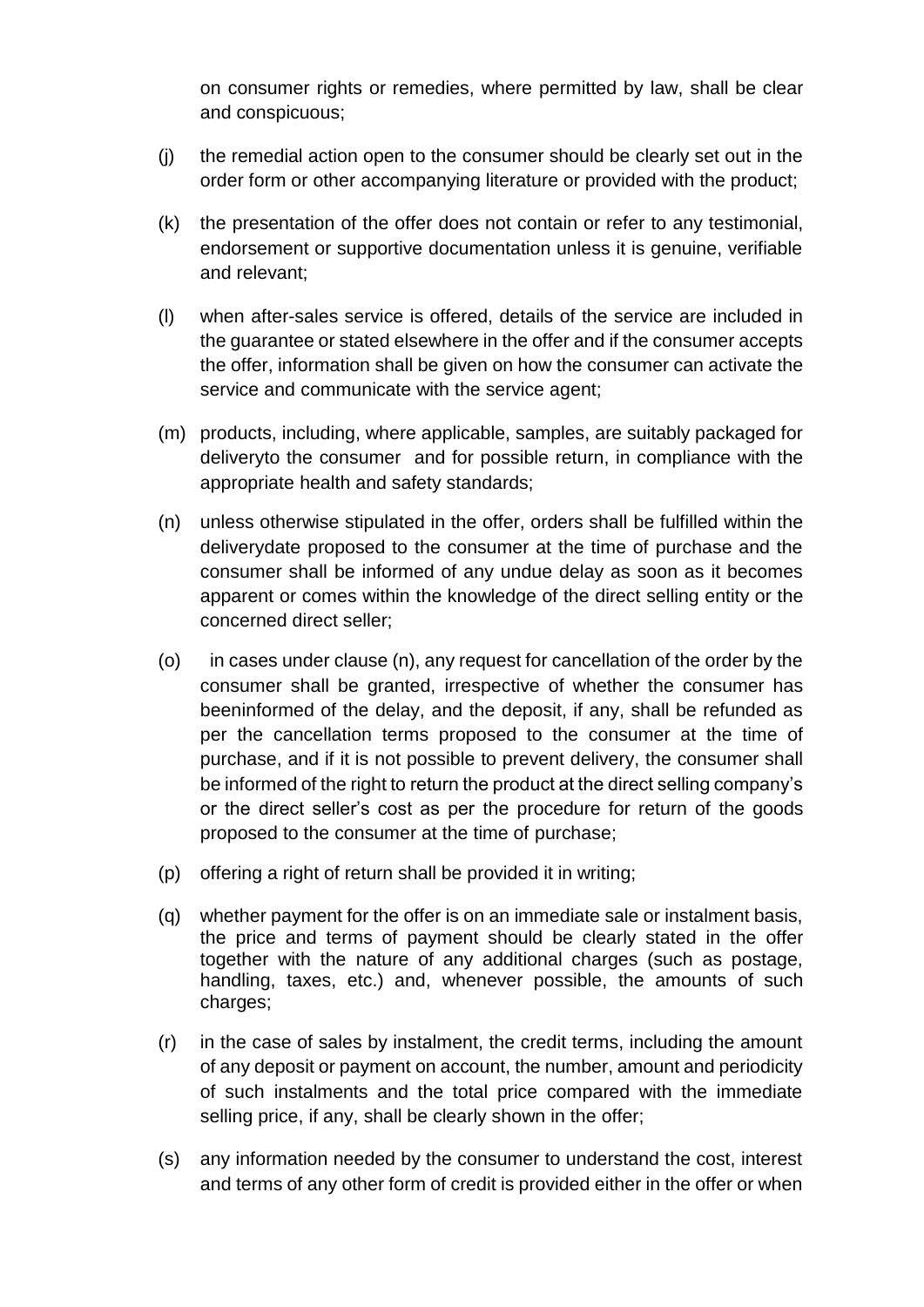the credit is offered;

- (t) unless the duration of the offer and the price are clearly stated in the offer, prices shall be maintained for a reasonable period of time;
- (u) the procedure for payment and debt collection should be determined in writing before any contract is signed and should be such as to avoid undue

Inconvenience to the consumer, making due allowance for delays outside the consumer's control;

- (v) debtors should not be approached in an unreasonable manner and debt collection documents which might be confused with official documents should notbe used;
- (w) the provisions of the Legal Metrology Act, 2009 and the rules framed thereunder are followed.
- (2) A direct selling entity and direct seller shall not
	- (a) indulge in fraudulent activities or sales and shall take reasonable steps to ensure that participants do not indulge in false or misleading representations or any other form of fraud, coercion, harassment, or unconscionable or unlawful means;
	- (b) engage in, or cause or permit, any conduct that is misleading or likely to mislead with regard to any material particulars relating to its direct selling business, or to the goods or services being sold by itself or by the direct seller;
	- (c) indulge in mis-selling of products or services to consumers
	- (d) use, or cause or permit to be used for, fraud, coercion, harassment, or unconscionable or unlawful means in promoting its direct selling business, or to the goods or services being sold by itself or by the direct seller;
	- (e) shall not refuse to take back spurious goods or deficient services and refund the consideration paid for good and services provided.
	- (f) charge any entry fee or subscription fee
- (3) A Direct Selling Entity and a Direct Seller shall comply with all the relevant statutory laws including payment of taxes and deductions as per Income Tax norms and GST etc.
- (4) A Direct Selling Entity and a Direct Seller shall not induce consumers to make a purchase based upon the representation that they can reduce or recover the price by referring prospective customers to the direct sellers for similar purchases, if such reductions or recovery are contingent upon some uncertain, future event;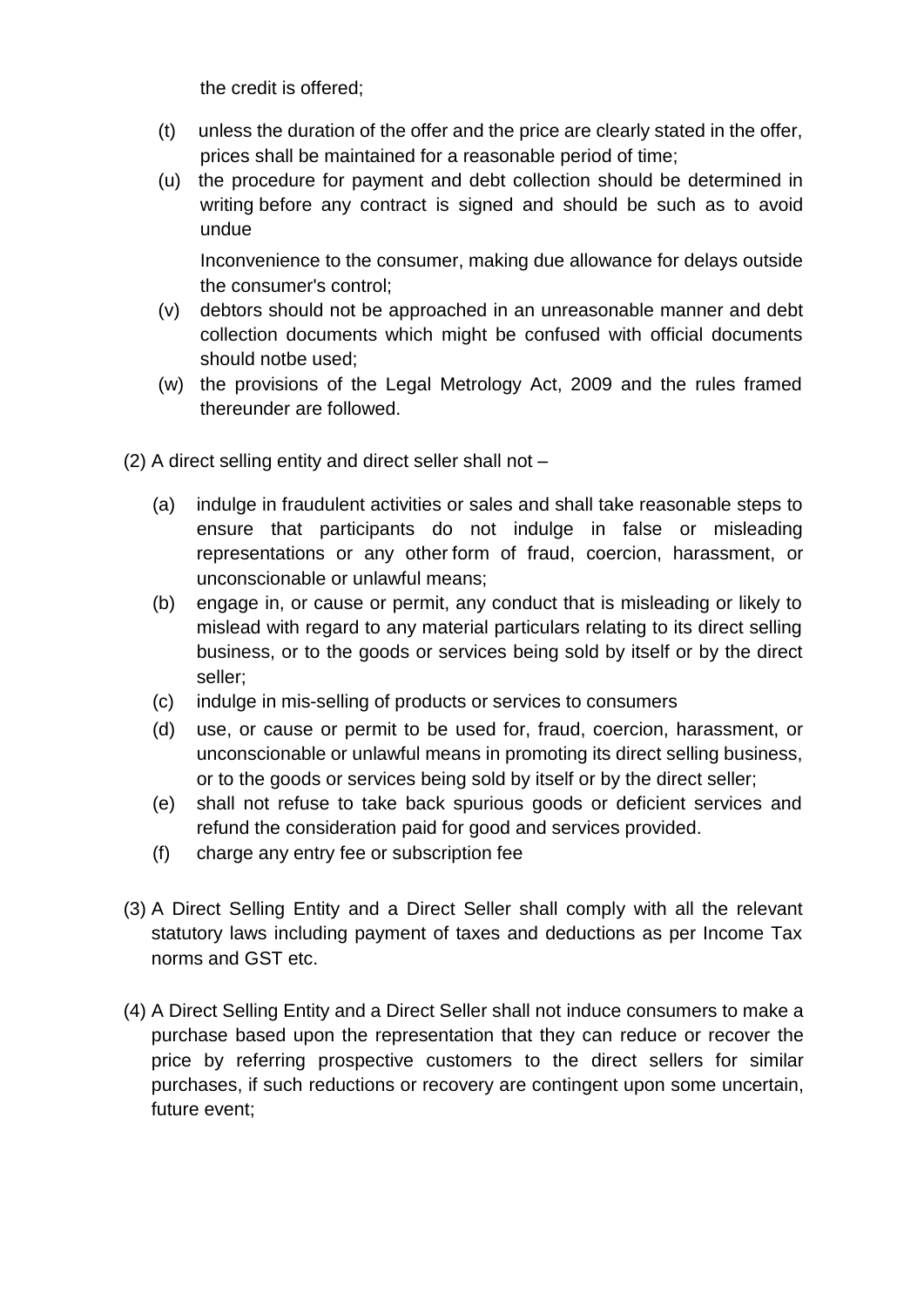## 8. **Additional obligations of direct seller** – (1) A direct seller shall-

- (a) at the initiation of a sales representation, without request, truthfully and clearly identify himself, the identity of the direct selling entity, the nature of the goods or services sold and the purpose of the solicitation to the prospect;
- (b) offer a prospect accurate and complete explanations and demonstrations of goods and services, prices, credit terms, terms of payment, return policies, terms of guarantee, after-sales service;
- (c) provide an order form to the consumer at or prior to the time of the initial sale, whichshall identify the direct selling entity and the direct seller and shall contain name, address, registration number or enrollment number, identity proof and contactnumber of the direct seller, complete description of the goods or services to be supplied, the country of origin of the goods, the order date, the total amount to be paid by the consumer, the time and place for inspection of the sample and delivery of goods, consumer's rights to cancel the order and/or to return the product in saleable condition and avail full refund on sums paid and complete details regarding the complaint redressal mechanism of the Direct Selling Entity;
- (d) take appropriate steps to ensure the protection of all private information, according to the laws for the time being in force, provided by a consumer.
- (2) A direct seller shall not
	- (a) visit a consumer's premises without identity card and prior appointment orapproval;
	- (b) provide any literature to a prospect, which has not been approved by theparent direct selling entity;
	- (c) require a prospect to purchase any literature or sales demonstrationequipment;
	- (d) in pursuance of a sale, make any claim that is not consistent with claimsauthorized by the direct selling entity

9. **Persons not to be engaged in the business of Direct Selling** - No person shall be engaged in the business of Direct Selling who is a convicted person or Bankruptor a person of unsound mind.

Explanation: For the purpose of this proviso 'Bankrupt' shall have the same meaning as provided under Insolvency and Bankruptcy Code, 2016.

10. **Sale through e-commerce platform** - Any person who sells, displays or offers forsale, including an e-commerce platform / marketplace, any product or service of a Direct Selling Entity must have prior written consent from the respective Direct Selling Entity in order to undertake or solicit such sale or offer.